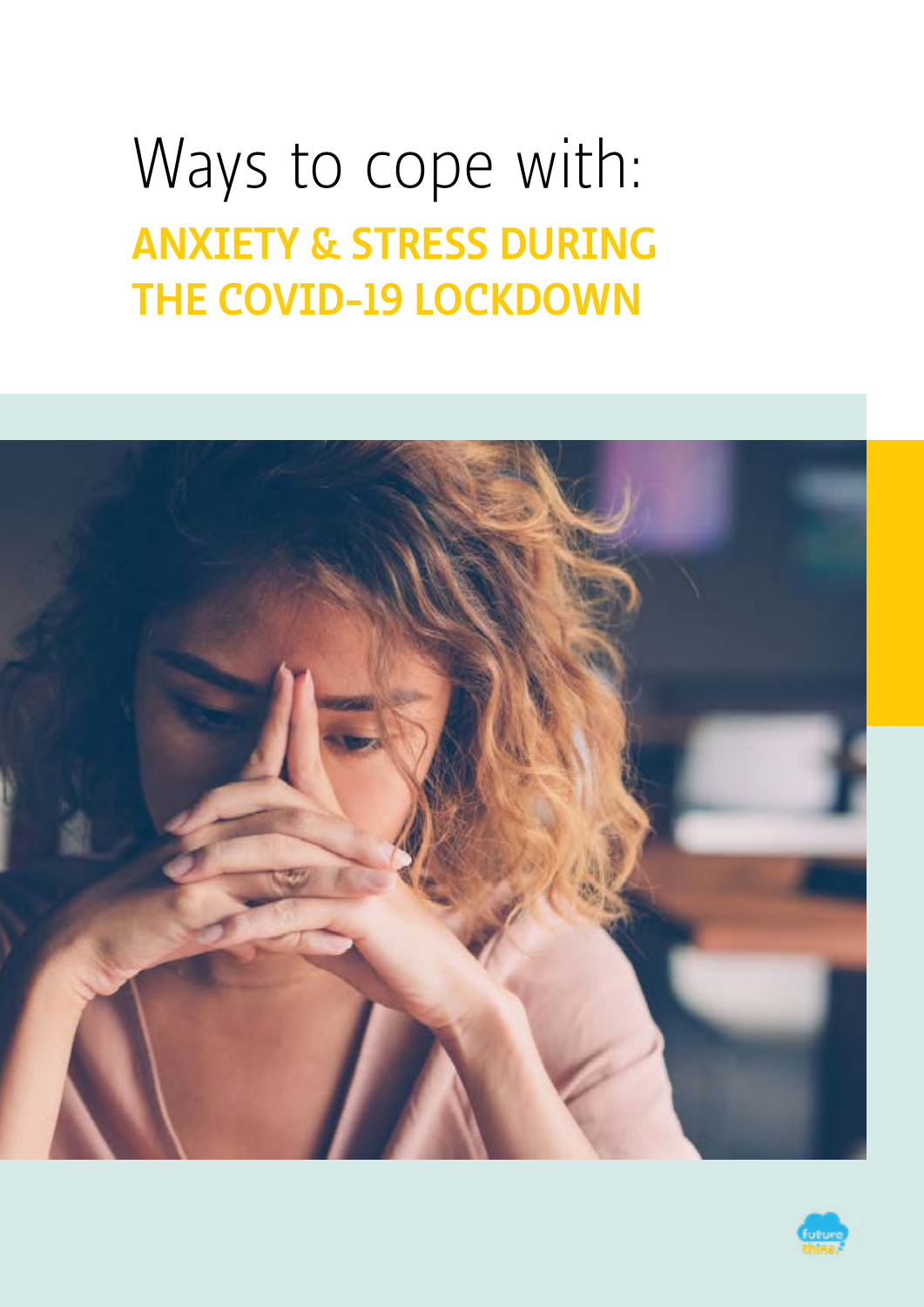"Normal human responses to the COVID-19 pandemic may be compounded by excessive workload, job uncertainty, working from home pressures and financial stress. Each individual will react differently. We are all in the same storm but in different boats. Leaders need to initiate vulnerable, safe and authentic discussions about whole person wellbeing."

Samantha Young, MD Human Psychology



You or someone you know may experience periods of:

3

#### A normal reaction to a really abnormal situation

As the COVID-19 pandemic continues to unfold, including 24/7 news reports, travel restrictions, working from home or essential working, lockdown uncertainty and con cerns for your own and your loved ones' health, it is totally normal to experience a wide range of thoughts, feelings and reac tions.

## UNKNOWN Don't book accommodation which Resilience. Enjoy it while it lasts. What 2020 has taught us: can't be cancelled. Anything goes. You get what you get and you don't upset) Don't take things, or people, for granted



- Feeling stressed or overwhelmed.
- Anxiety, worry, or fear.
- Sadness, tearfulness, and/or loss of inter est in usual enjoyable activities.
- Physical symptoms, such as increased heart rate, stomach upset, low energy or other uncomfortable sensations.
- Frustration, irritability, or anger.
- Feeling helpless.
- Difficulty concentrating or sleeping.
- Increasing use of tobacco, alcohol or other drugs.
- Worsening of current health issues not related to COVID-19.
- Isolating or withdrawing from others, and/or fear of going to public spaces.
- Wanting to be alone most of the time.
- Blaming other people for everything.
- Having difficulty communicating or lis tening.
- Having difficulty giving or accepting help.

Everyone reacts differently to stressful situ ations. How you respond to the outbreak can depend on your background, the things that make you unique and different from other people, and the community in which you live.

People who may respond more strongly to the stress of a crisis include:

- Older people and people with chronic diseases who are at higher risk for CO - VID-19.
- Children and teens.
- People who are helping with the res ponse to COVID-19, like doctors, nurses, paramedics and other health care pro viders, or first responders.
- People who have mental health condi tions including problems with substance use.